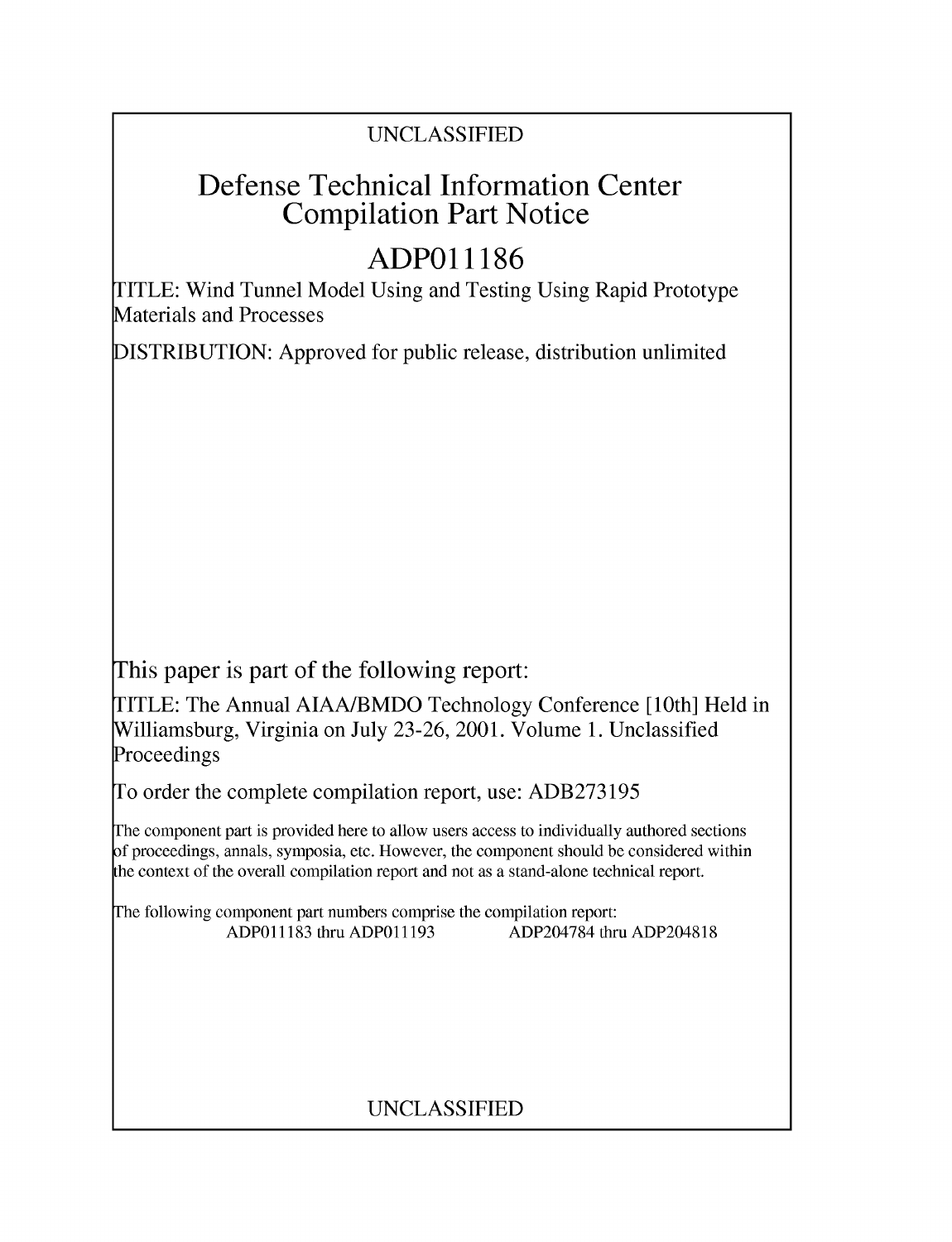### WIND **TUNNEL** MODEL **DESIGN AND TEST USING** RAPID PROTOTYPE MATERIALS **AND PROCESSES**

Richard R. Heisler and Clifford L. Ratliff

The Johns Hopkins University Applied Physic Laboratory Laurel, MD 20723

Whether an airframe is a new design, modification of<br> **Example 2018** Program Accomplishments<br> **Zy** Program Accomplishments an existing design, or evaluation of a competing or foreign design, an accurate, high-confidence representa- RPM-01 was designed and fabricated at **JHU/APL** and tion of the airframe aerodynamics is paramount to any tested in the Lockheed Martin Missile and Fire<br>Law sight decise as suclustics offert These conclusions tested in the Lockheed Martin Missile and Fire low-risk design or evaluation effort. These aerodynamic tested in the Lockheed Martin Missile and Fire estimates are used for vehicle and component sizing,<br>noted was built in less than half the time and for performance estimates, and autopilot design and evalu-<br>approximately one-third the cost of WTM-01. Fifty-<br>performance estimate of new regid protetining means ation. The advent of new rapid prototyping manu-<br>facturing techniques and materials could provide a three data runs were obtained during 14.91 hours of means to reduce the cost associated with the acquisition of a wind tunnel model (WTM), provided the data attack  $(\alpha)$  up to 20° and sideslip angles  $(\beta)$  to 10° for obtained with the rapid prototupe model (PDM) were of Mach 0.40 to 0.90. Various configurations and fin and obtained with the rapid prototype model (RPM) were of Mach 0.40 to 0.90. Various configurations and fin and outforcing the United States of Mach 0.40 to 0.90. Various configurations and fin and entity its use. The Johns Ho sufficient fidelity to justify its use. The Johns Hopkins canard materials were tested. This example  $\frac{1}{2}$  complete  $\frac{1}{2}$  complete  $\frac{1}{2}$  complete  $\frac{1}{2}$  complete  $\frac{1}{2}$  complete  $\frac{1}{2}$  complete  $\frac{1}{$ University Applied Physics Laboratory (JHU/APL) has developed a WTM design that consists of a steel The results of the testing demonstrated that the hybrid strongback with rapid prototype plastic components WTM (ABS fuselage with a steel strongback core) was attached to it to provide the overall vehicle not only more cost effective than a similar all-metal configuration. In a test at the Lockheed Martin Missile model, but provided acceptable data fidelity as well. and Fire Control-Dallas High-Speed Wind Tunnel Extensive post-test analyses determined the cause for (HSWT), this model (designated RPM-01) demon- failure of some components and identified candidate strated acceptable data quality and test-to-test data epoxies with stronger material properties and temperarepeatability with a geometrically similar steel and  $\frac{1}{\text{ture residue}}$ aluminum model. RPM-01 was built for approximately a quarter of the cost and a fraction of the time required Model Description of the all-metal high-fidelity model.

The objectives of this research program were to launch lugs. This model, designated WTM-01, would demonstrate the feasibility of using a fused deposition provide the cost, schedule, and data quality benchmarks modeling (FDM) process to create acrylonitrile/ for RPM-01, which was fabricated for this research butadiene/styrene (ABS) plastic parts of suitable effort. The WTM-01 model canards and tails are strength and fidelity to build a WTM in a fraction of the arranged in the  $+$  and x orientation, respectively, when time and cost associated with a traditional all-metal the vehicle is at  $0^{\circ}$  roll attitude. The horizontal canards WTM. The measures of success associated with this are fixed at 5<sup>o</sup> leading edge up while the vertical

- 
- previously achieved test-to-test repeatability levels. oncoming flow.

Abstract **Reduce model fabrication costs by more than 50%** of a traditional steel and aluminum model.

tunnel occupancy. Data were obtained for angles of

not only more cost effective than a similar all-metal

In 1997, JHU/APL built a high-fidelity 25% scale steel Program Objectives and aluminum model of a canard wing airframe with an underbody flow through inlet and integral top-mounted program were to canards are deflectable to provide yaw control. The four Demonstrate the model's ability to survive the tails incorporate trailing edge elevons that deflect to provide airframe pitch and roll control. An inlet fairing wind tunnel test environment. provide airframe pitch and roll control. An inlet fairing wind tunnel test environment. Deliver data quality that is within JHU/APL's inlet and present a clean aerodynamic surface to the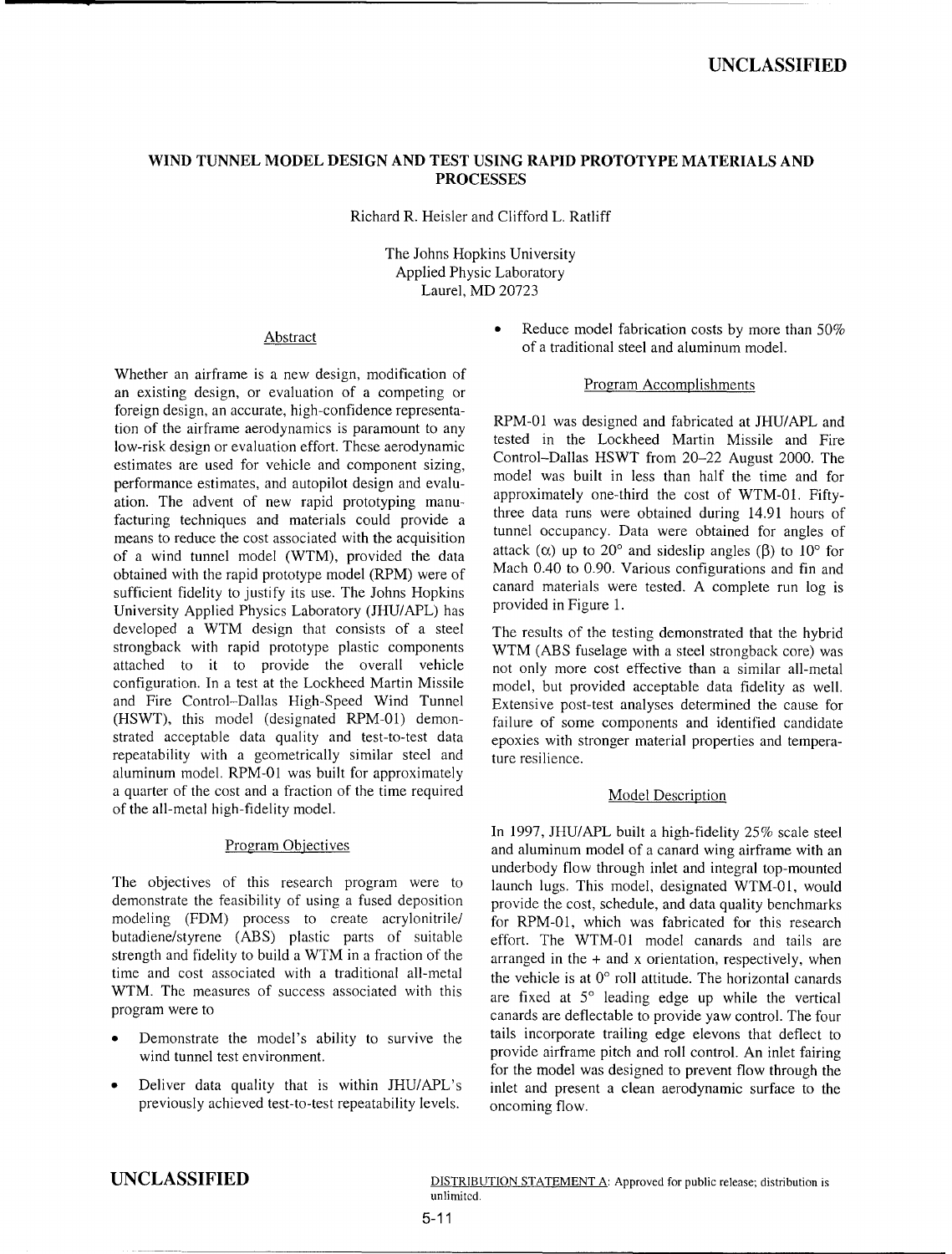| Mach<br>No. | $R_N$ /ft | Configu-<br>ration       | $\phi = 0^{\circ}$ | $\phi = 90^{\circ}$ | $\alpha = 0^{\circ}$ | $\alpha = 5^{\circ}$ | $\alpha = 10^{\circ}$ | $\alpha = 20^{\circ}$ | $\beta = 0^{\circ}$ | $\beta = 5^{\circ}$ | $\beta = 10^{\circ}$ |
|-------------|-----------|--------------------------|--------------------|---------------------|----------------------|----------------------|-----------------------|-----------------------|---------------------|---------------------|----------------------|
| 0.40        | 3.1M      | 1                        | 11(B)              | 12(B)               | 13(A)                |                      | 14(A)                 | 15(A)                 |                     |                     |                      |
|             |           | $\overline{c}$           | 31(B)              | 32(B)               |                      |                      |                       |                       |                     |                     |                      |
|             |           | 3                        | 51 $(B)$           | 52 $(B)$            |                      |                      |                       |                       |                     |                     |                      |
|             |           | $\overline{4}$           |                    |                     | 71 <sub>(C)</sub>    | 66 (C)               | 65 (C)                | 64 (C)                | 61,<br>181 $(B)$    | 62(B)               | 63(B)                |
|             |           | 5                        |                    |                     |                      |                      |                       |                       | 101(B)              |                     | 102(B)               |
|             |           | 6                        |                    |                     |                      |                      |                       |                       | 121(B)              |                     | 122(B)               |
|             |           | $\overline{7}$           |                    |                     |                      |                      |                       |                       | 141 $(B)$           |                     | 142 $(B)$            |
| 0.75        | 5.2M      | 4                        |                    |                     | 82 <sub>(C)</sub>    | 86 (C)               | 85 (C)                |                       | 81(B)               | 83(B)               | 84(B)                |
| 0.90        | 5.4M      |                          | 21(B)              | 22(B)               | 23(A)                |                      | 24(A)                 | 25(A)                 |                     |                     |                      |
|             |           | 2                        | 41 $(B)$           | 42(B)               |                      |                      |                       |                       |                     |                     |                      |
|             |           | 4                        |                    |                     | 92 (C)               |                      | 96 (C)                | 95 (C)                | 91,<br>171(B)       | 93(B)               | 94(B)                |
|             |           | 5                        |                    |                     |                      |                      |                       |                       | 111 $(B)$           |                     | 112(B)               |
|             |           | 6                        |                    |                     |                      |                      |                       |                       | 131 $(B)$           |                     | 132 $(B)$            |
|             |           | $\overline{\phantom{a}}$ |                    |                     |                      |                      |                       |                       | 151 $(B)$           |                     | 152 $(B)$            |

Configuration Codes:

1. Body alone

2. Body **+** canards (vertical canards: metal, horizontal canards: infused plastic)

3. Body **+** canards (vertical canards: metal, horizontal canards: cast resin)

4. Full configuration  $=$  body  $+$  4 metal canards  $+$  4 metal fins  $+$  inlet  $+$  lugs

5. Full configuration = body **+** 4 metal canards **+** 2 metal fins (1 and 4) **+** 2 rapid prototype fins (2 and 3) **+** inlet **+** lugs

6. Full configuration = body **+** 4 metal canards **+** 2 metal fins (1 and 4) **+** 2 infused plastic fins (2 and 3) **+** inlet **+** lugs

7. Full configuration =  $body + 4$  metal canards  $+ 4$  cast resin fins  $+$  inlet  $+$  lugs

Sweep Codes:

Roll:  $A = 0^\circ \le \phi \le 270^\circ$ Pitch:  $B = 0^\circ \le \phi \le 20^\circ$ Yaw:  $C = 0^\circ \leq \beta \leq 10^\circ$ 

### Figure **1** HSWT **1307** Run Log

The model was tested primarily with the fairing in This design approach was chosen to address place; however, data with the inlet flowing were deficiencies identified in earlier research performed by obtained to assess the aerodynamic impact because of Marshall Space Flight Center (MSFC) (References 3 Calspan 8x8-ft transonic wind tunnel in Buffalo, NY, at prototype methods and materials available and which of

- 
- 
- 

are provided in References 1 and 2.

consisting of a steel strongback or backbone with ABS However, the FDM-ABS model data did diverge from plastic parts attached to it to create the outer moldline the metal model results at high loading conditions, thus of the model. The aerodynamic surfaces (canards and producing unsatisfactory results. These differences fins) for the model pass through the ABS plastic skin were attributed to surface finish, structural deflection, and attach directly to the strongback with screws. A and tolerance deviations when the material was grown. schematic diagram of the RPM-01 buildup is provided in Figure 2, and a detailed description of the model The JHU/APL model was fabricated using the FDM-<br>design and construction is provided in Appendix A<br>ABS material and rapid prototype manufacturing design and construction is provided in Appendix A.

the flowing inlet. WTM-01 was tested in the Veridian through 5). Their research focused on the various rapid the following test conditions: these provided the best performance with regard to  $\text{Mach: } 0.40 \leq M \leq 0.90$  model construction and data quality. Their research concluded that "rapid prototype methods and materials Angles of attack:  $-5^{\circ} \le \alpha \le 20^{\circ}$  can be used in subsonic, transonic, and supersonic testing for initial baseline aerodynamic database<br>Angles of sideslip:  $-10^{\circ} \le \beta \le 10^{\circ}$  evelopment" and "the accuracy of the development" and "the accuracy of the data is lower **<sup>A</sup>**more detailed model description and post-test report than that of a metal model due to surface finish and are provided in References **I** and 2, tolerances." Their research indicated that the models made using the FDM-ABS and stereolithography (.stl) RPM-01 is a 15% scale model of the above airframe, materials and processes provided the best results.

> process. The steel strongback used in the model provides rigidity to the complete model and allows the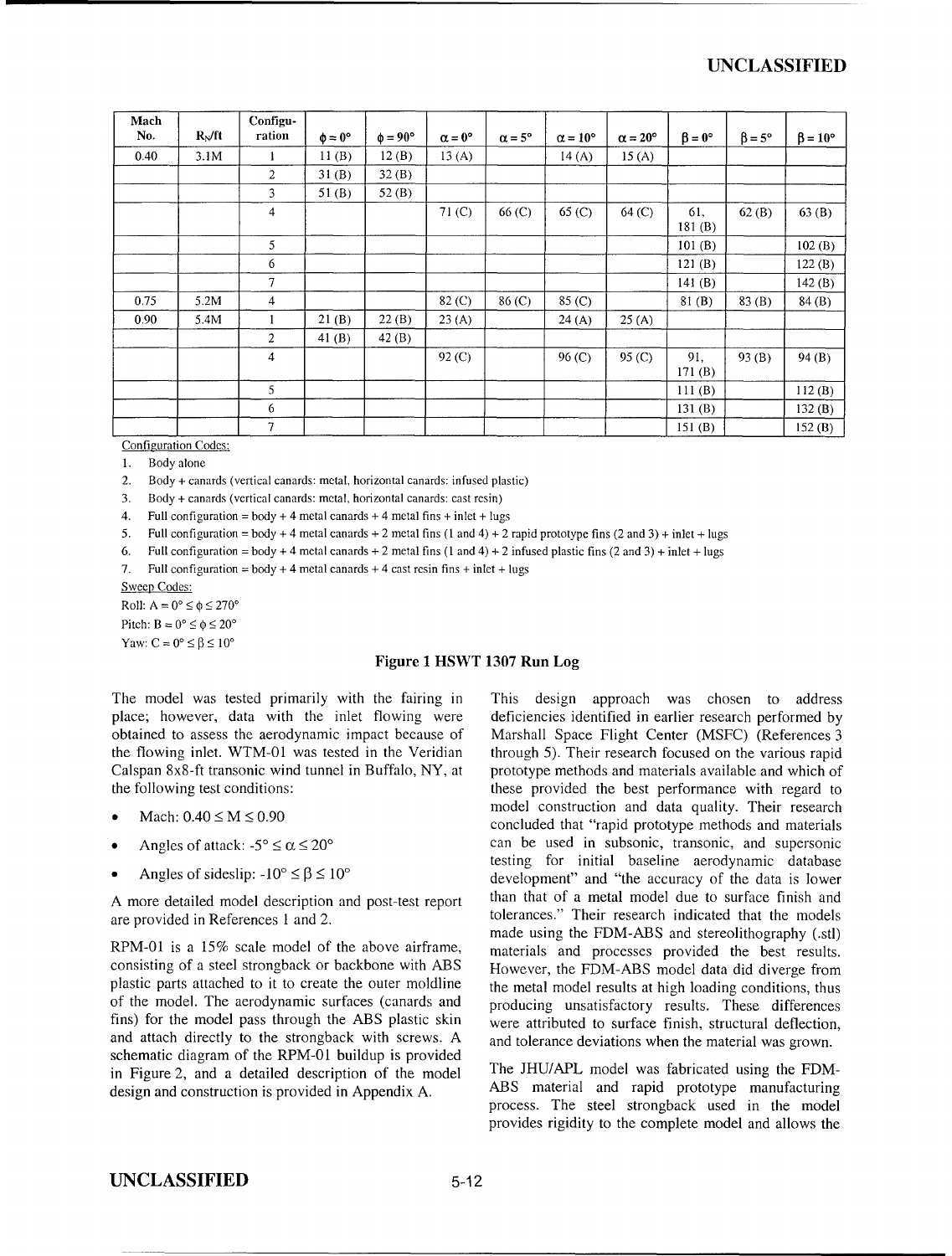aerodynamic surfaces to be mounted directly to it. This and pertinent dimensions is provided in Figure 3. The reduces or eliminates any structural deflection the machine used to manufacture the plastic components reduces or eliminates any structural deflection the machine used to manufacture the plastic components model body and metal fins might experience in the test. has a 9-inch maximum limit on component length and a model body and metal fins might experience in the test.<br>The ABS plastic and cast resin fins did experience The ABS plastic and cast resin fins did experience quoted manufacturing tolerance of  $\pm 0.005$  inch. For flexure and sometimes failure under load during the RPM-01, this tolerance scales to  $\pm 0.030$  inch on the

is the ability to make larger models and reduce the limited to the maximum 9-inch length as were the uncortaining because of manufacturing tolerances and MSFC models, the same  $\pm 0.005$ -inch manufacturing uncertainties because of manufacturing tolerances and MSFC models, the same  $\pm 0.005$ -inch manufacturing model scale. PDM 01 was a 15% scale model with an tolerance becomes  $\pm 0.094$  inch full scale, well in excess model scale. RPM-01 was a 15% scale model with an tolerance becomes  $\pm 0.094$  incorrectly length of  $25.465$  inches A sketch of the model of the full-scale specification. overall length of  $25.465$  inches. A sketch of the model

RPM-01, this tolerance scales to  $\pm 0.030$  inch on the test. full-scale vehicle, which is comparable to a full-scale Another advantage provided by the strongback design<br>is the shilling to make legacy models and reduce the limited to the maximum 9-inch length as were the



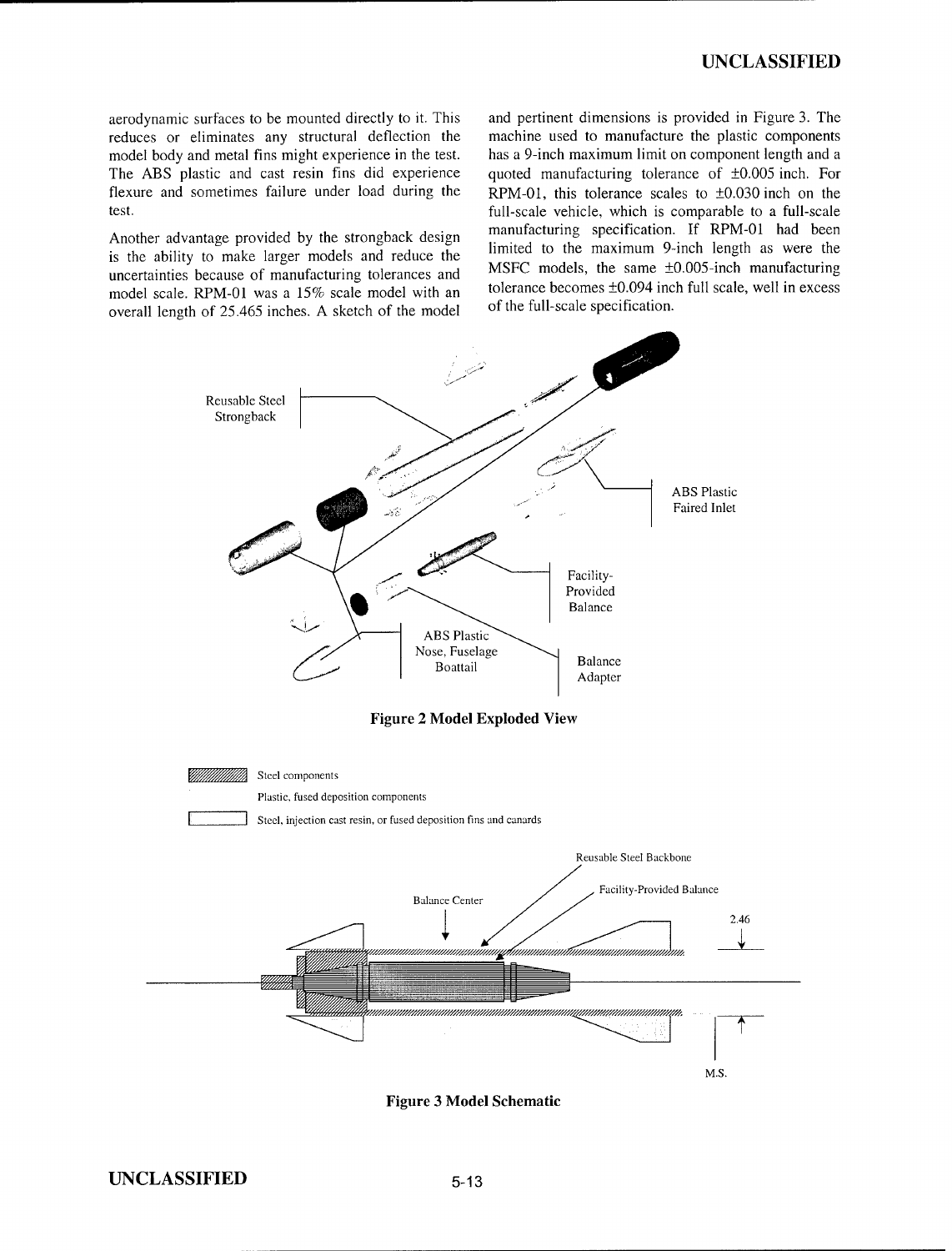RPM-01 obtains its size by employing three cylindrical Test Facility interlocking components that fit tightly over the strongback to form the fuselage/boattail assembly. The strongback to form the fuselage/boattail assembly. The The Lockheed Martin Missile and Fire Control-Dallas model nose attaches separately to the strongback via a HSWT is an intermittent blow-down-to-atmosphere model nose attaches separately to the strongback via a HSWT is an intermittent blow-down-to-atmosphere threaded spindle assembly. The model inlet, fins and tunnel with a Mach number capability of 0.30 to 4.80 canards passed through the plastic fuselage skin to mount directly to the strong back for strength. The mount directly to the strongback for strength. The tunnel is operated by the controlled discharge of model launch lugs attach to the plastic skin with screw compressed air supplied by eight storage tanks that are and helicoil attachments. To test a clean symmetric cone-cylinder configuration, rapid prototype filler blocks for the canard, fin, and inlet access holes were Air storage volume is  $40,000$  ft<sup>3</sup> manufactured. This allowed the model's symmetry storage pressure of 500 psi at 100°F. manufactured. This allowed the model's symmetry characteristics to be quantified as a function of roll characteristics to be quantified as a function of roll and the tunnel uses both supersonic and transonic test angle.

tails) were fabricated for testing: steel, ABS plastic, ABS plastic with vacuum epoxy infiltration (vacuum-<br>infined ABS) and get mald  $G1511$  unthang regin The possible with a fixed diffuser. For subsonic and traninfused ABS), and cast mold C1511 urethane resin. The possible with a fixed diffuser. For subsonic and tran-<br>we of the steal tails and canards provided a rigid sonic operation  $(0.30 \le M \le 1.50)$ , the variable diffuser use of the steel tails and canards provided a rigid sonic operation (0.30  $\leq M \leq 1.50$ ), the variable diffuser reference for comparison equipst the permetallic tails is removed and replaced with the perforated wall reference for comparison against the nonmetallic tails is removed and replaced with the perforated wall<br>transonic test section having 22% porosity. The to discern elastic and nonlinear behavior as a function<br>of aerodynamic loading in subsonic and transonic Mach<br>transonic plenum is pumped by ejector action of the or accognation coating in subsolie and transome main tunnel airstreams acting on controllable ejector<br>number regimes at various model roll and pitch<br>riaps located downstream of the test region. Adjustable

The ABS plastic surfaces were created (grown) on the region, are used to control Mach number. FDM machine whereby model parts are built up in thin slices or roads (i.e., 0.010 inch) of ABS plastic with The HSWT sting cart is a servo-controlled hydrau-<br>alternating pattern directions. Even though the parts lically actuated cart capable of a -13° to +23° sweep alternating pattern directions. Even though the parts lically actuated cart capable of a **-13'** to +23' sweep were manufactured using the maximum density range while maintaining the center of rotation on the nossible the resultant components are still porous  $A_s$  tunnel centerline. Fixed offset adapters can be installed possible, the resultant components are still porous. As tunnel centerline. Fixed offset adapters can be installed<br>an inexpensive method to fill the microscopic pores and to extend the available pitch range. Sweep rates up an inexpensive method to fill the microscopic pores and to extend the available pitch range. Sweep rates up to **5'** increase stiffness, the ABS components were immersed per second are available. A remotely controlled roll<br>in an enoxy bath while under vacuum pressure. This sting can be added to provide multiple pitch, roll, and in an epoxy bath while under vacuum pressure. This sting can be added to process deemed "vacuum infusion" results in a more yaw sweep capability. process, deemed "vacuum infusion," results in a more solid component because air in the porous areas has been displaced by the epoxy. Test Results

The third nonmetallic surfaces tested were cast resin As shown in Figure 1, the RPM-01 test was conducted molded surfaces. These were manufactured by creating in three phases. Phase 1 consisted of the RPM-01 body a mold of a specially prepared ABS part that was grown alone. This was necessary to assess any model or tunnel on the FDM machine. The surfaces of the part are asymmetries that may be present in the data and to filled, sanded, and primed to provide the smoothest provide a baseline for the alternate nonmetallic canard possible surface finish and then treated with a silicon studies to be done in phase 2. Both roll sweep data at release agent. This finished part is then used as a master fixed pitch angles and pitch sweep data at fixed roll to create a silicon mold. Vent holes are placed in the angles were obtained. Phase 1 test results (Figure 4) mold, and the desired epoxy resin is injected into the indicate that good data symmetry was obtained between mold cavity using a hypodermic needle. The aero-<br>the quadrants. Because four interlocking cylindrical dynamic test results obtained with these components components were required to build up the fuselage, any

tunnel with a Mach number capability of  $0.30$  to  $4.80$  and dynamic pressure range from  $300$  to 5000 psf. The compressed air supplied by eight storage tanks that are charged by three series-connected, multistage, centrifugal compressors driven by an 8000-hp electric motor.<br>Air storage volume is  $40,000$  ft<sup>3</sup> with a maximum

sections, depending on the desired test conditions. Each Aerodynamic Surfaces test section is 4x4 ft in cross-section and approximately 5 ft long. For operation at Mach >1.50, the supersonic test section is employed. A single-peak variable diffuser Four sets of missile control surfaces (i.e., canards and test section is employed. A single-peak variable diffuser Four extends for test fished and allows is located downstream of the test section and allows orientations. flaps located downstream of the test region. Adjustable<br>choking flaps, also located downstream of the test

are discussed later in this paper.<br>tolerance problems or mismatches created when the parts were grown would have been apparent in this data. Therefore, the ABS plastic cylinders built up over the steel backbone possess sufficient fidelity (and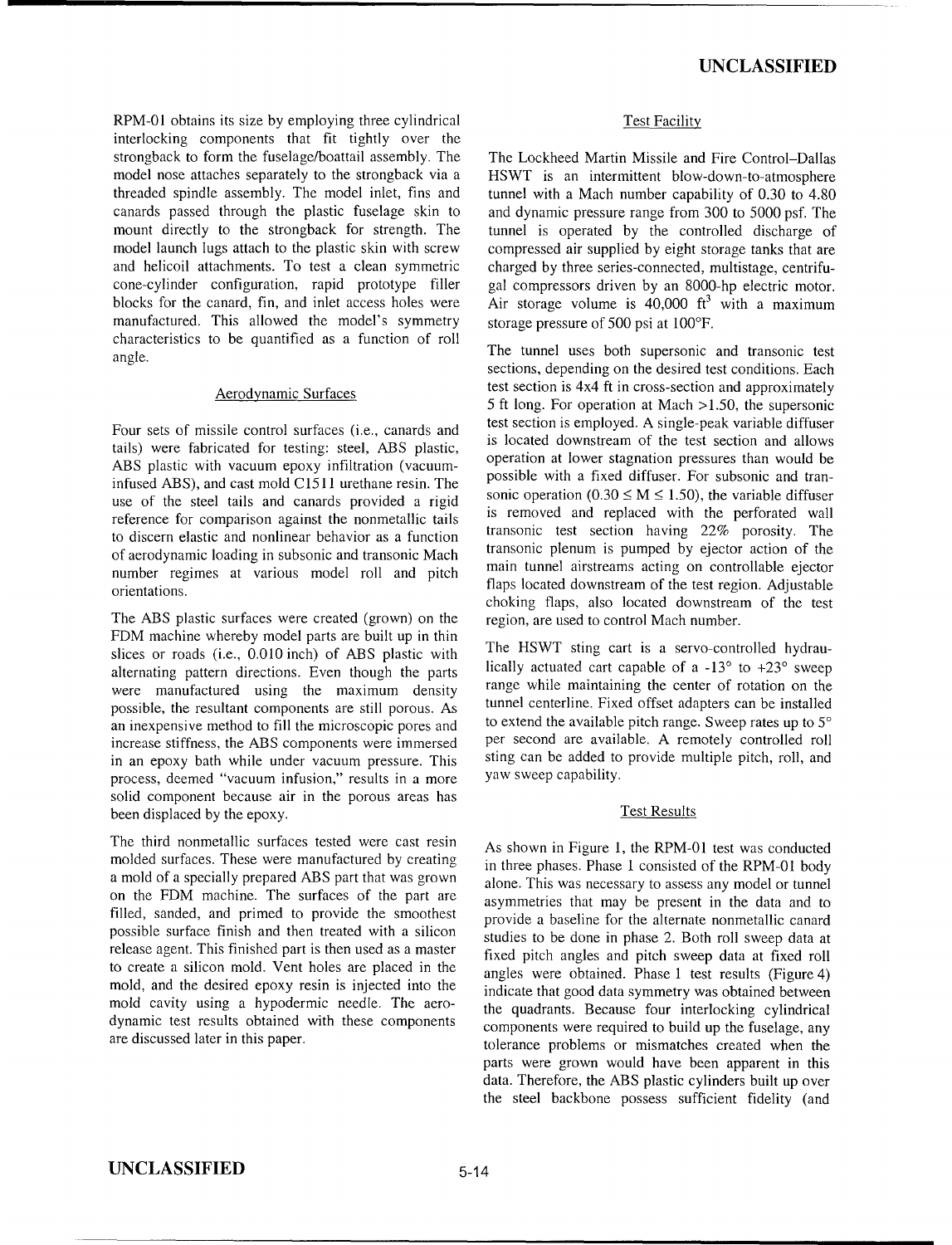obtained. The ability to obtain roll sweep data is trim orientations. important in missile testing because it provides an

roundness) to allow acceptable roll sweep data to be efficient means of gathering data for both trim and non-



Figure 4 Phase **1** (Body Alone) Test Results

phase 2 were done on the body/canard configuration. fused ABS canards. A better approach would have been<br>For these runs, undeflected steel canards were installed to use a unique design for the ABS canards that would For these runs, undeflected steel canards were installed to use a unique design for the ABS canards that would horizontally, and the alternate material canards (ABS maximize the cross-section at the intersection with the horizontally, and the alternate material canards (ABS plastic, vacuum-infused ABS plastic, or resin cast) were component base. installed vertically. Pitch sweep data were obtained at Finally, the failure of the cast resin canards was very 0° and 90° of roll. Increments between the phase 1 and disappointing and unexpected because temperature was phase 2 runs were taken to assess the fidelity of the data a factor considered when the casting resin was chosen.<br>a factor considered when the casting resin was chosen.

Figure 5. It can be seen that at Mach 0.40, the vacuum-<br>
infused ABS canard results are comparable to those properties. Several alternate resins were evaluated infused ABS canard results are comparable to those properties. Several alternate resins were evaluated obtained with the steel canards. The resin cast canards following the wind tunnel test to assess their were unable to withstand the air temperature during the temperature and strength properties. These results are run and became extremely pliable under load, resulting discussed further in Post-Test Failure Analysis and run and became extremely pliable under load, resulting in unacceptable performance at Mach 0.40. They were Testing. not tested again at Mach 0.90. An indication of the Phase 3 was the full-up configuration comparison to the achieved in-test repeatability at Mach 0.40 is also high-fidelity WTM-01 data. Pitch sweep runs at 0<sup>o</sup> and provided in Figure 5. At Mach 0.90, the vacuuminfused canards provided acceptable results up to  $10^{\circ}$   $10^{\circ}$  sideslip and yaw sweep runs at  $0^{\circ}$ ,  $10^{\circ}$ , and  $20^{\circ}$  angles of attack were done. Steel canards were used for angle of attack. At that point, one canard failed all the comparisons, but steel and alternate material fins completely, resulting in the reduced normal force coefficient shown in Figure 5 and a subsequent rolling were rested. Figures 6 unough 6 show that good test-to-<br>test and facility-to-facility repeatability was obtained

fabrication, the same design was used for both the metal data. These uncertainties were derived from historical and non-metal canards. The design used a spindle that Standard Missile test results using high-fidelity steel attached to a base that allowed the canards to deflect. models in different facilities. These results quanti-

The alternate canard material studies conducted during The spindle was the point of failure for the vacuum-<br>phase 2 were done on the body/canard configuration. fused ABS canards. A better approach would have been

It was determined that for an airfoil application such as The results of the body-canard testing are provided in this, the thin wafer resin properties need to be evaluated Figure 5. It can be seen that at Mach 0.40, the vacuum-<br>
rather than the more conventional cylindrical

were tested. Figures 6 through 8 show that good test-tomoment coefficient not shown.<br>between WTM-01 and RPM-01 with steel fins. Figure 9 To save money during the RPM-01 model design and includes facility-to-facility uncertainties overlaid on the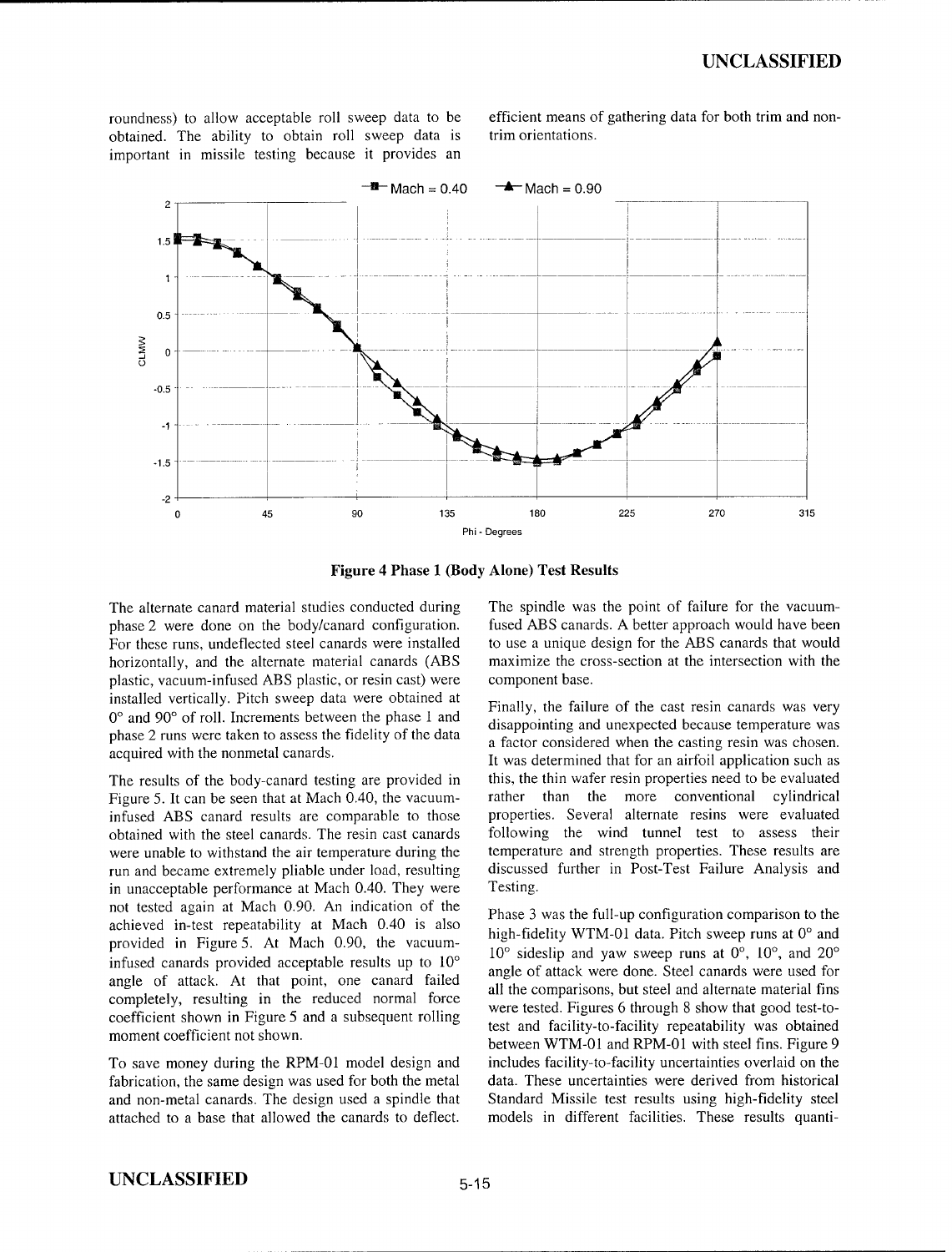tatively demonstrate that the RPM with steel fins and plastic fins. Once again the resin fins became soft and canards provides acceptable test results when compared pliable during testing, but because the fins were much with a high-fidelity steel model in another facility. thicker than the canards, the resulting bending was less

investigated during phase 3. Fins were made using the steel fins installed on the left side of the model. Both same materials and processes described previously for sets of ABS plastic fins survived testing at Mach 0.40 the canards. Complete sets of resin fins were made, as and 0.75 and 0° sideslip testing at Mach 0.90. were pairs of ABS plastic and vacuum-infused ABS

but still unacceptable. The ABS fins tested were Finally, the feasibility of using nonmetal fins was but still unacceptable. The ABS fins tested were installed in the upper and lower right fin locations with



Figure 5 Phase 2 (Body/Canard) Test Results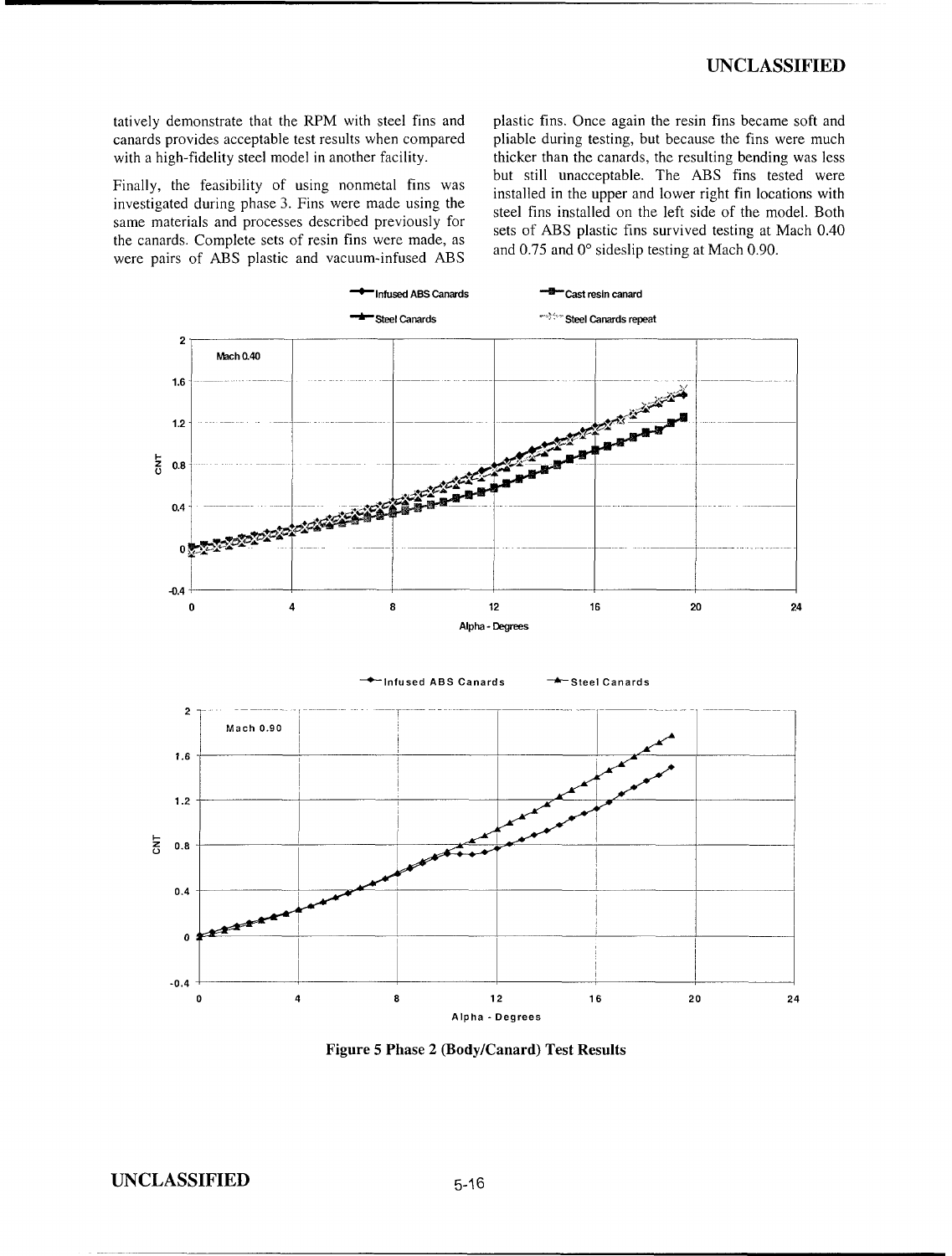





Figure **7** Test-to-Test Comparison, Mach **=0.75**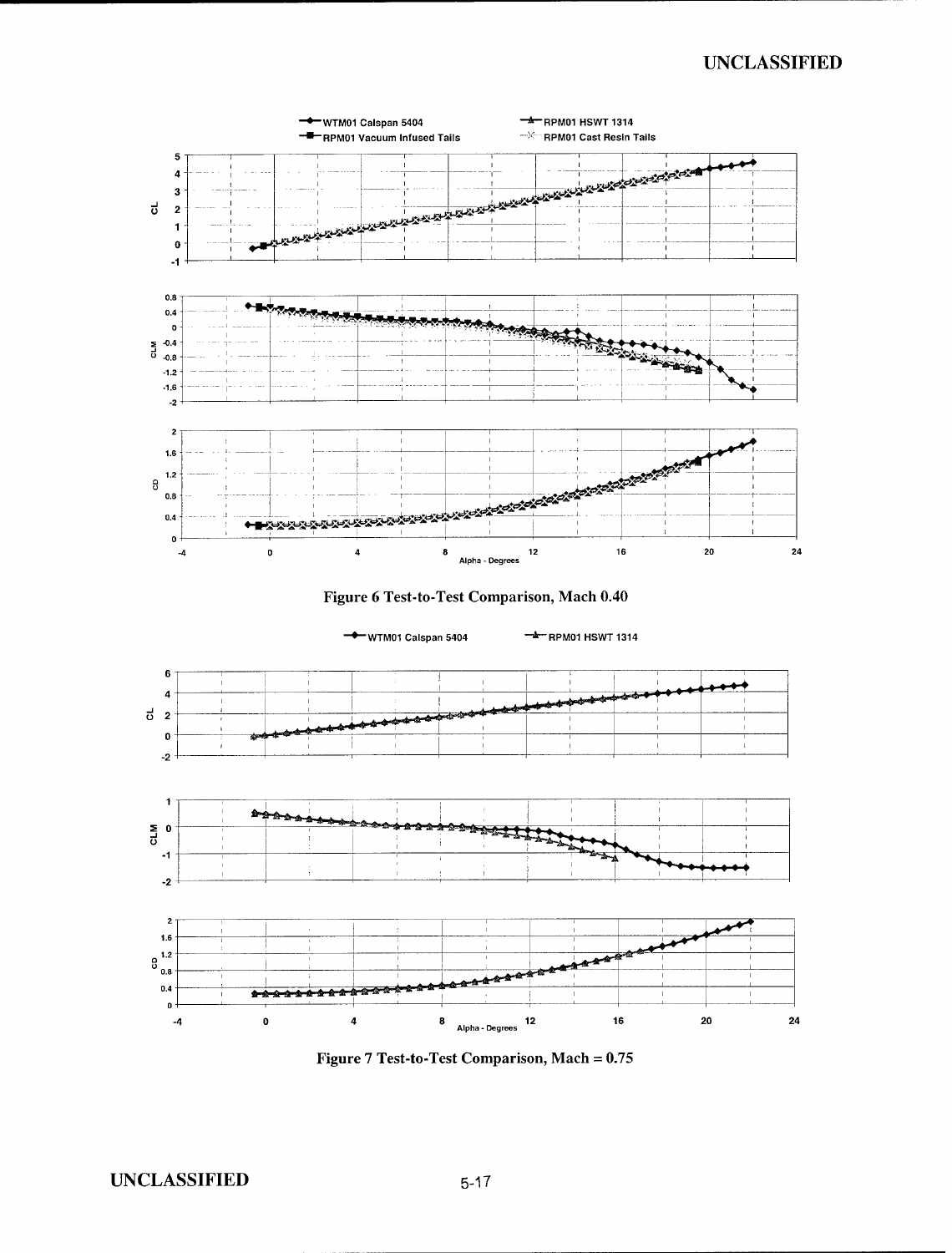

**UNCLASSIFIED**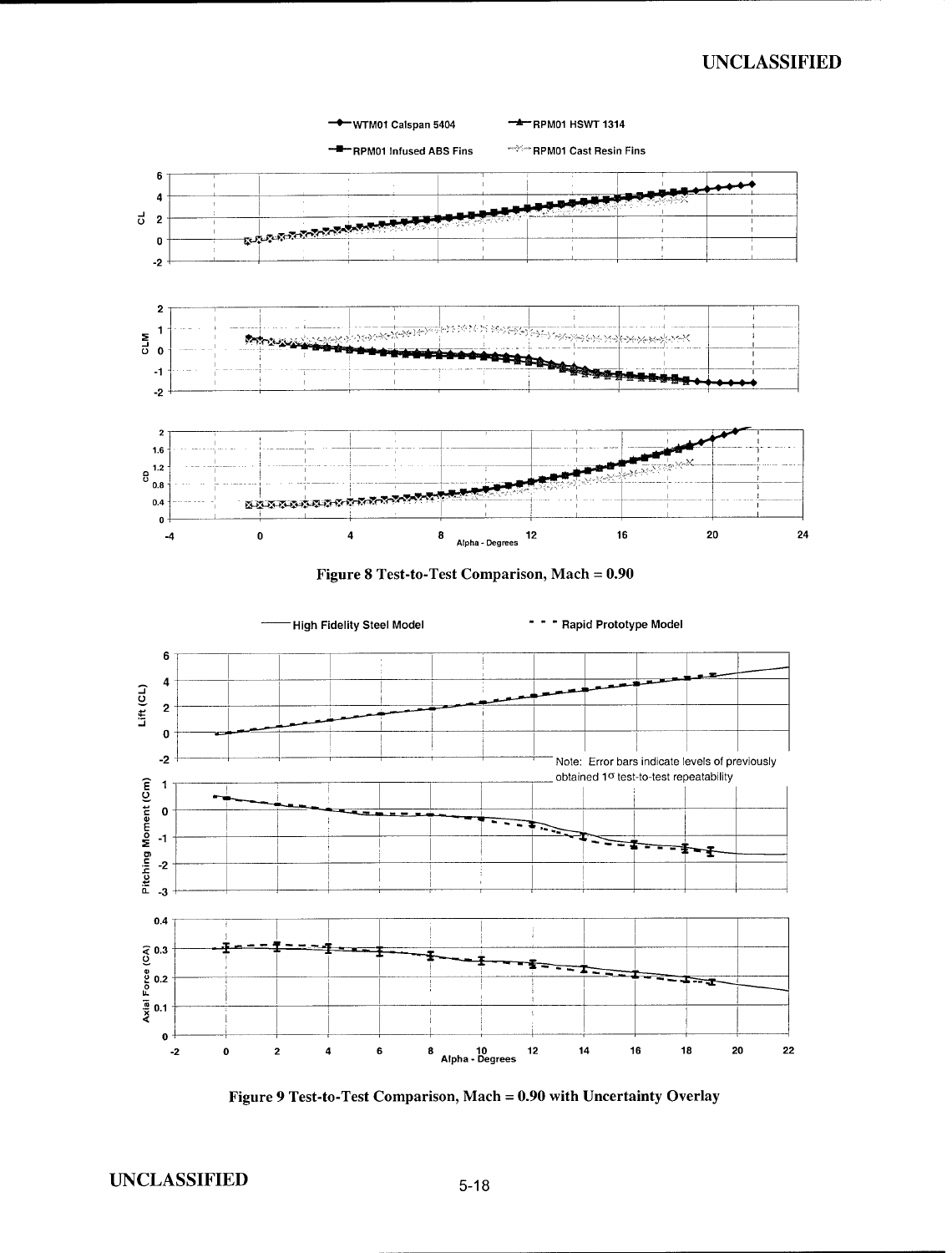During a blow, pitch sweep data up to 20<sup>o</sup> angle of Post-Test Failure Analysis and Testing attack were obtained at  $0^{\circ}$  sideslip. The model was then snap rolled air-on at  $20^{\circ}$  angle of attack to obtain the Following the test, several new RPM-01 resin tails were<br>10° sideslin orientation and data were acquired as the cast and statically tested to identify better mat 10<sup>o</sup> sideslip orientation, and data were acquired as the cast and statically tested to identify better materials for model was pitched back down to 0<sup>o</sup> angle of attack. The use in future testing. Because the mold had alr model was pitched back down to 0° angle of attack. The use in future testing. Because the mold had already<br>ABS fins failed during the model roll to 10° sideslin at been made, creation of new fins was relatively simple ABS fins failed during the model roll to 10° sideslip at been made, creation of new fins was relatively simple  $\alpha = 20^\circ$ . The aerodynamic loading and dynamics due to and inexpensive. The resins for these fins included  $\alpha = 20^{\circ}$ . The aerodynamic loading and dynamics due to<br>the snap roll combined to fracture the ABS fins at the<br>mounting pad where the aerodynamic surface<br>intersected the base. The fin load at this condition was<br>estimate 55 pounds normal force. Static testing of the component<br>confirmed the failure under aerodynamic loading.<br>Additional results of the post test failure analysis are<br>additional results of the post test failure analysis are<br>add Additional results of the post-test failure analysis are

fins is provided in Figures 6 and 8. It can be seen that at ture sensitivity of the tails as part of a dynamic material low Mach numbers, the ABS plastic fins provide good-<br>analysis; test results are provided in Figure 10. As<br>shown in the figure, the C1511 resin is sensitive to quality data. However, as the speed and angle of attack shown in the figure, the C1511 resin is sensitive to temperature and suffers an order of magnitude strength increase and fin loads increase, data fidelity suffers because of fin flexure. Based on these results, the loss between 50°C and 75°C (122°F to 167°F). The authors conclude that the ARS plastic fins are not tunnel air was approximately 130°F during testing and authors conclude that the ABS plastic fins are not<br>suitable for high-speed testing but further research into<br>explains the observed failure during air-on testing. The suitable for high-speed testing, but further research into cast resin materials is necessary to identify a resin or Hysol 9396 epoxy would have been a much better compound that can withstand the test environment compound that can withstand the test environment.

discussed later. A thin wafer test sample of each new tail material also A comparison of the data obtained using the nonmetal was created at the same time to evaluate the tempera-



**Figure 10 Material Sensitivity to Temperature**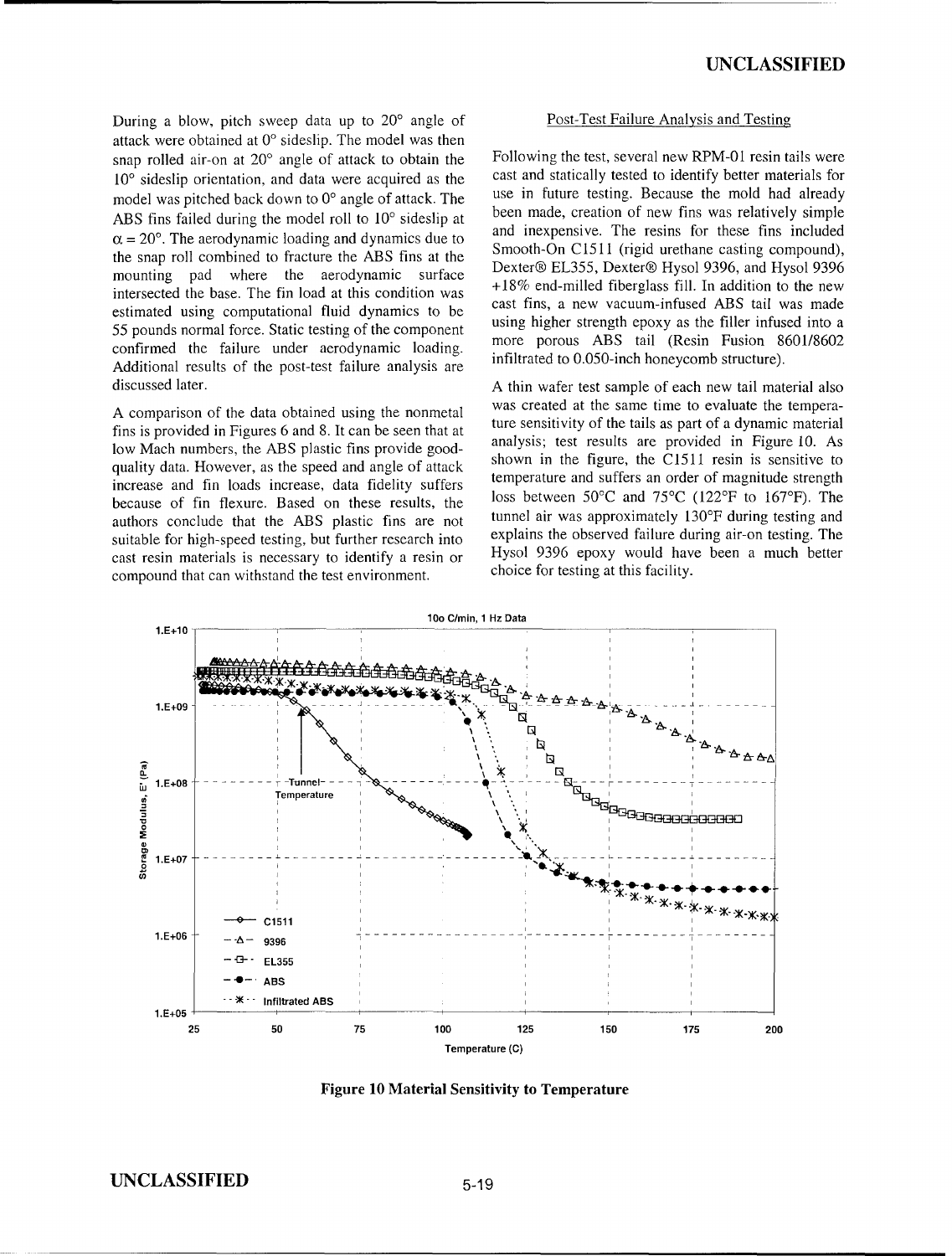The failure of the ABS tail during testing was not the RPM-01 strongback (Figure 12). The static load cell unexpected. The failure of the vacuum-infused tails and testing validated that the Hysol 9396 epoxy resin has to development of the 0.05-inch honeycomb structure



Figure **11** Vacuum Infusion X-Ray Infiltration Results

Finally, all tail samples were tested to failure in a load cell mounted in the same manner as the tails mounted to Figure 12 Static Load Test of RPM-01 Tail

unexpected. The failure of the vacuum-infused tails and testing validated that the Hysol 9396 epoxy resin has the way they failed raised some questions. Following superior stiffness properties based on the increased the way they failed raised some questions. Following superior stiffness properties based on the increased the test, an X-ray analysis of the vacuum-infused tails slope of the curve presented in Figure 13. The Hysol slope of the curve presented in Figure 13. The Hysol revealed the vacuum infusion did not permeate the tail and EL355 tail surface did not fracture at the root as as expected. This result (Figure 11) indicates that only with the ABS, but actually fractured at the base around about 65% of the tail was reinforced with epoxy and led the hole pattern where screws were used to mount the the hole pattern where screws were used to mount the tail to the mounting bracket. Only the ABS and C1511 for static testing. nonmetallic materials were wind tunnel tested. All of the static load ABS tail structures fractured at the root chord near the base similar to what happened during the wind tunnel test. These results are provided in Figure 13.





Figure **13** Static Load Test Cell Results

**UNCLASSIFIED 5-20**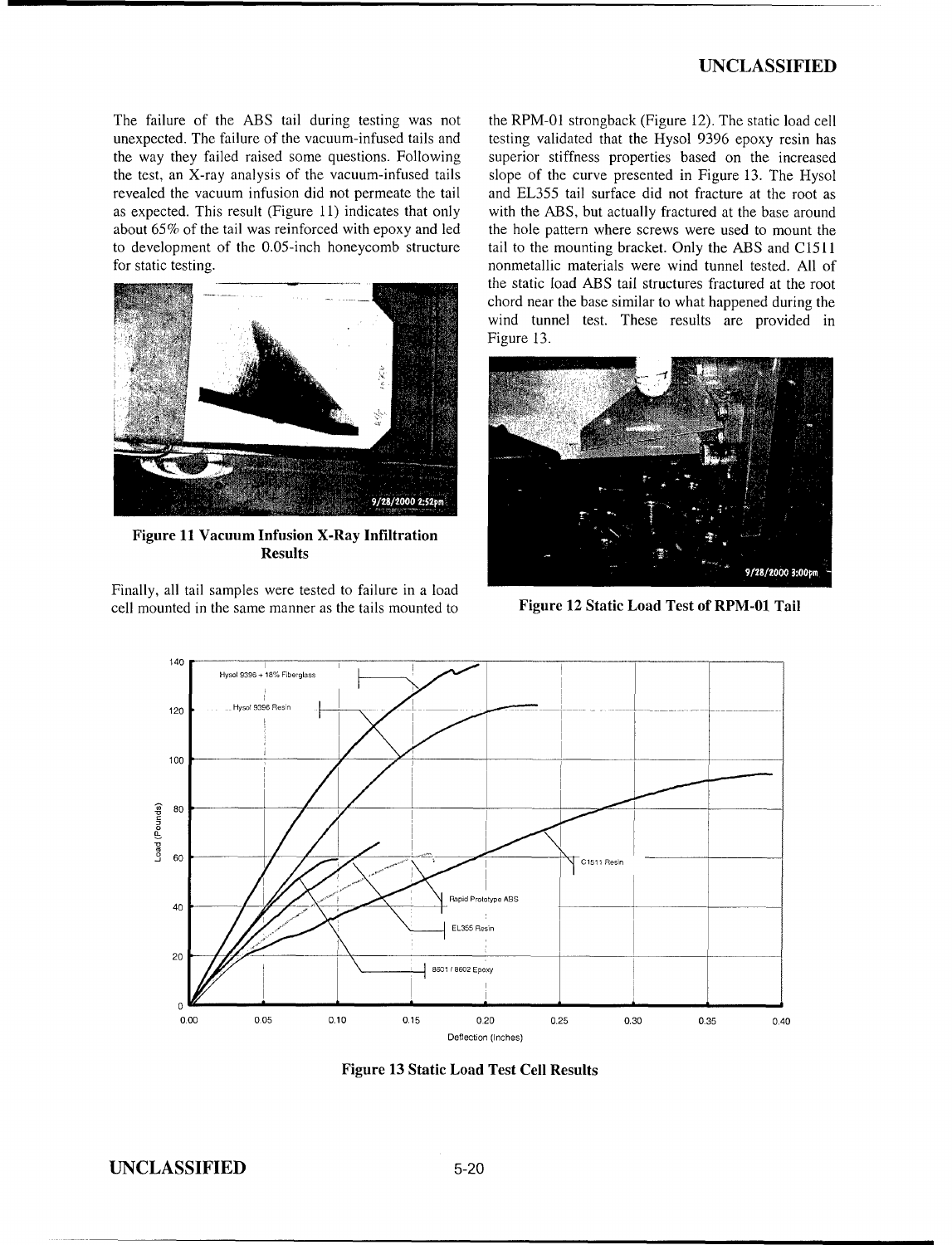### Conclusion

The results of the results of the strongback was machined to a 2.125 inch<br>rapid prototype manufacturing technology and diameter and threaded to accommodate the spindle for materials can significantly reduce the time and cost attachment of the model nose. The spindle is also associated with the fabrication of a scale model suitable fabricated of 304 stainless steel and has a 2.125-inch for wind tunnel testing. It was further demonstrated that diameter threaded base for mating to the strongback and by using an innovative hybrid design consisting of ABS a 0.5-inch diameter threaded spindle for attachment of plastic parts built on to or attached to a reusable steel the ABS plastic nose. strongback, the data obtained with such a model are comparable in quality to data obtained on an all-metal The ABS plastic nose, fuselage components, boattail, high-fidelity model. These capabilities were demon-faired inlet, fins, canards, launch lugs, and assorted high-fidelity model. These capabilities were demon-<br>strated inlet, fins, canards, launch lugs, and assorted<br>strated in the transonic regime (up to Mach 0.90) using<br>filler blocks were all manufactured using a Stratasys strated in the transonic regime (up to Mach 0.90) using filler blocks were all manufactured using a Stratasys metal fins and canards. Post wind tunnel test research Inc. FDM-1650 machine. The parts were designed and metal fins and canards. Post wind tunnel test research Inc. FDM-1650 machine. The parts were designed and and analysis of the nonmetal aerodynamic surfaces solid geometry models were created using Pro-E design and analysis of the nonmetal aerodynamic surfaces solid geometry models were created using Pro-E design verified the in-test failures of these surfaces and software and output as an stl file. (This is an output identified the materials and manufacturing processes option built into Pro-E.) The geometry information better suited to withstand the wind tunnel test contained within the stl file was then mathematically better suited to withstand the wind tunnel test

The authors conclude that these new surfaces not only could survive supersonic test conditions, but would The FDM-1650 operates at high temperature to melt the have sufficient strength to deliver accurate data under ABS plastic (or wax). These materials are fed into a have sufficient strength to deliver accurate data under ABS plastic (or wax). These materials are fed into a these conditions as well. A wind tunnel test, to be temperature-controlled extrusion head, where they are conducted in 2001, will hopefully demonstrate the heated to a semi-liquid state. The melted plastic comes ability of these nonmetallic surfaces at supersonic out in an extruded string of hot liquid and paints an

The combination of these manufacturing technologies<br>and materials should make wind tunnel testing a viable<br>Because the plastic is hot and therefore very pliable, a<br>and offendable, and therefore very pliable, a and affordable option to programs developing a new configuration or evaluating a previously untested prototype pieces. configuration. The availability of wind tunnel data early<br>in the design process would greatly reduce the risk associated with a configuration down select and could was built up as three sections plus the nose. The inner preclude surprises discovered later in the full-scale diameter of the components was chosen to be equal to development phase of a program. The outer diameter of the strongback. Because of

panels attached to a cylindrical steel strongback. The strongback provides strength and rigidity to the plastic and then sprayed with an aerosol solvent (Sandfree) and model and allows larger scale models to be built as wiped clean to produce a smooth clean surface. There well. The strongback, fabricated from 304 stainless are no attachments between the ABS fuselage steel is a 17.625-inch long cylinder with a 2.25-inch components and the strongback. steel, is a  $17.625$ -inch long cylinder with a  $2.25$ -inch outer diameter and a 1.874-inch inner diameter. The Each fuselage component has an interlocking tab to

Martin Missile and Fire Control-Dallas HSWT, which via attachment of the fins, canards, faired inlet, or filler also performed the final honing of the strongback inside blocks for these components. The slots and holes diameter to achieve a zero tolerance fit between the required in the individual fuselage components that balance adapter and the strongback. (Note: The inner allow the fins, canards, and inlet to attach directly to the surface of the strongback was only machined from one strongback are incorporated into the design during the end to accommodate the balance adapter.) The Pro-E geometry development and included in the .stl remainder of the strongback is unfinished. Threaded file description. As such, these geometry details are

screw holes for attachment of the canards, tails, and faired inlet were located in the strongback to meet The results of this project demonstrated that the use of and of the strongback was machined to a 2.125 inch incomponents. Finally, the inside forward

software and output as an .stl file. (This is an output environment.<br>
broken down into horizontal slices and transferred to<br>
the FDM machine for fabrication.

temperature-controlled extrusion head, where they are conditions. ultra-thin layer of plastic 0.010 inch thick onto a fixtureless base. The layers are built one on the other.

Because of FDM-1650 size constraints, the fuselage shrinkage during fabrication, the inside of the Appendix A - Fabrication Details of RPM-01 components were lightly sanded to achieve a near-zero tolerance fit over the strongback. The outer surfaces of RPM-01 was manufactured using FDM-ABS plastic the components were sanded to smooth the surface and panels attached to a cylindrical steel strongback. The remove the burrs that accumulate as the part is grown

surface of the cylinder has a surface finish of 32. locate and attach it to the next component. Longitudinal The balance adapter was fabricated by the Lockheed and rotational position is maintained on the strongback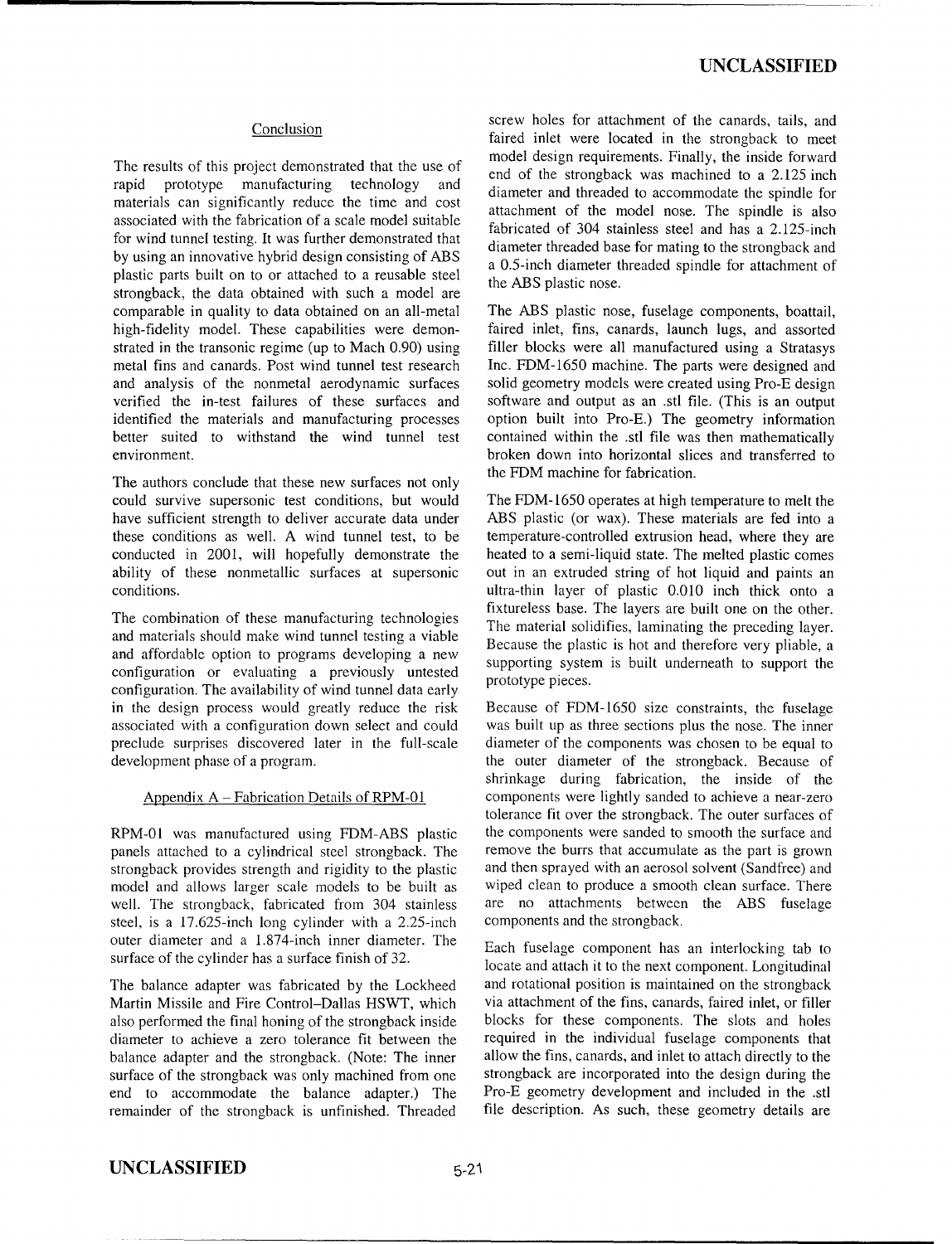screw holes to attach the launch lugs were drilled into the center and aft fuselage sections after fabrication on the FDM machine. Helicoils were inserted into the drilled holes to provide the threaded surface. The resins. If high-pressure injection plastic casting is

The nose is created the same as the fuselage clay process by substituting a metal epoxy surface coat components with the exception that a hole is designed for the silicon. Thermalset plastics like polycarbonates into the base section of the nose. After fabrication, a locking helicoil is inserted into the hole to provide the threaded surface for attaching to the spindle.

were all fabricated in the same manner as the fuselage follows: components. The tails and canards were small enough to allow them to be fabricated four at a time in the FDM  $\bullet$  The forward fuselage section was slid onto the machine. In addition to the rapid prototype ABS fins strongback from the aft end of the strongback until and canards, additional fins and canards were fabricated only the interlocking tab remained. using the following two processes:<br>
• The center fuselage section was mated to the

- 
- Casting the components out of resin using a soft center fuselage tab remains off the strongback. mold created from a specially prepared ABS • The aft fuselage/boattail section was attached via

the FDM machine and surface sanded. They are then holes in the strongback to the matching slots and holes in the plastic skins. immersed in an epoxy bath and subjected to a vacuum to remove the air contained within the rapid prototype  $\bullet$  The nose of the model was attached to the parts and replace it with the resin epoxy. The parts are strongback by screwing the metal spindle into the then removed from the container, excess resin is wiped forward end of the strongback and then screwing from the outer surface of the part, and the resin-<br>the threaded ABS nose onto the spindle. impregnated part is allowed to cure. This results in a FDM rapid prototype plastic part that is no longer<br>protous and has significantly greater mechanical assembled and the remaining components added as porous and has significantly greater mechanical assembled and the remaining components added as<br>properties than that of the original part. The final cured needed. For RPM-01, several configuration options properties than that of the original part. The final cured needed. For RPM-01, several configuration options part is then canded and wined with the Sandfree agrosol part is then sanded and wiped with the Sandfree aerosol were available, with all the optional components equally expected at the sand common screw holes. If the previous results attached using screws and common screw holes solvent to provide the relatively smooth surface used in the wind tunnel test.<br>the wind tunnel test.

which showed the most promise for further evaluation, canards are installed using four screws per canard. were the cast resin components. These fins and canards These screws pass through the canard mounting pad were fabricated by first growing a master fin and canard and screw directly into the strongback. The fins and in the FDM machine. These components were then inlet attach in the same way. Because the launch lugs sanded and treated with body filler to fill in surface are not subjected to large aerodynamic forces, it was pores and cracks. Next, a sandable primer paint was satisfactory to screw them into the ABS fuselage using applied to coat the surface. The tail was then staged into helicoil attachments. clay to a break-away plane with care to remove any excess clay from surfaces and edges. A release agent  $\triangle$  Appendix B - List of References was sprayed on the tail and clay surfaces. A metal frame was constructed around the clay to contain the **I.** R. R. Heisler, "Final Test Report for the Wind

other half was prepared with release agent and poured with silicon to mold the other half of the tail along the

created as the part is grown on the FDM-1650. The break-away plane. The removal of the rapid prototype screw holes to attach the launch lugs were drilled into tail left an internal cavity of the tail. With the use of some vent holes, a hypodermic needle was used to pressure fill the cavity with several types of epoxy The nose is created the same as the fuselage required, a hard tool mold can be made from the staged can be used to make parts for higher strength and durability if required.

The **ABS** launch lugs, faired inlet, canards, and fins Finally, after all components were fabricated, the assembly of the model on the strongback proceeded as

- 
- A JHU/APL-developed patent-pending process to forward section via the interlocking tab and the infuse epoxy into the ABS components combined sections slid forward until only the
- component the interlocking tab and the three combined The epoxy-infused components are created normally on sections translated forward to align the necessary
	-

blocks would be installed in lieu of the canards, inlet, Finally, the third set of fins and canards investigated, and fins. If the full-up configuration was desired, the

pouring of silicon resin.<br>Tunnel Test of the JHU/APL WTM-01 at the Once cured, the silicon mold was turned over and the Calspan Transonic Wind Tunnel," JHU/APL<br>other half was prepared with release agent and poured Memorandum A1D-1-97U-078, June 1997.